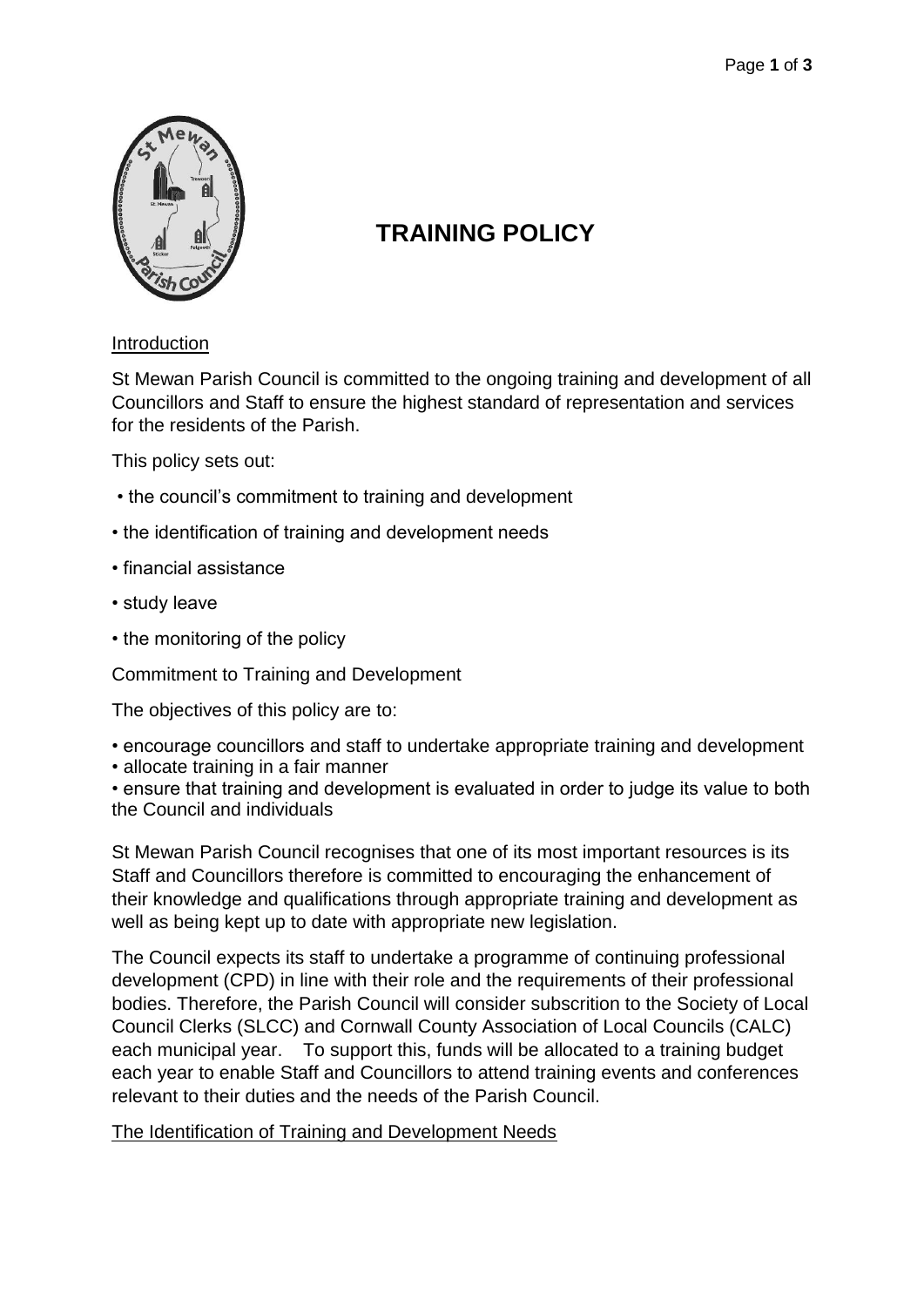The Clerk will identify training and development for all Staff, including the Clerk, and Councillors.

The Clerk will identify appropriate training and development opportunities to meet the ascertained training and development needs.

The Council will approve training and development opportunities for Councillors and Staff.

Staff and Councillors who wish to be nominated for training and development provision should discuss this in the first instance with the Clerk or Finance, Staffing, GP & Audit Committee (as appropriate) upon which it will be determined whether the training and development is relevant to the Council's needs and/or service delivery.

Appropriate training and development will be necessary to ensure that both Staff and Councillors are aware of their legal responsibilities or the Council's requirements, e.g. health and safety, risk management, employment law and equal opportunities. Both Staff and Councillors will be required to attend training courses, workshops or seminars where suitable provision is identified.

As soon as practicable after joining the Council, a parish councillor will attend appropriate training sessions to familiarise themselves with the general work of a parish council.

The Clerk will provide a welcome pack to all new councillors. The pack will include the following:

- CALC Welcome Pack
- Contact details for Councillors and the Clerk
- Adopted Code of Conduct
- Standing Orders Financial Regulations
- Meetings calendar
- Details of website www.stmewanparishcouncil.gov.uk
- Any other relevant and current information.

### Financial Assistance

All sponsored training and development must be appropriate to the needs of the Council, be relevant to the individual's role, and is subject to the availability of financial resources.

In order to ensure the best cost effectiveness, councillors and staff will be required to attend the nearest college/venue offering the required provision.

For approved courses staff can expect the following to be sponsored:

- the course fees
- examination fees